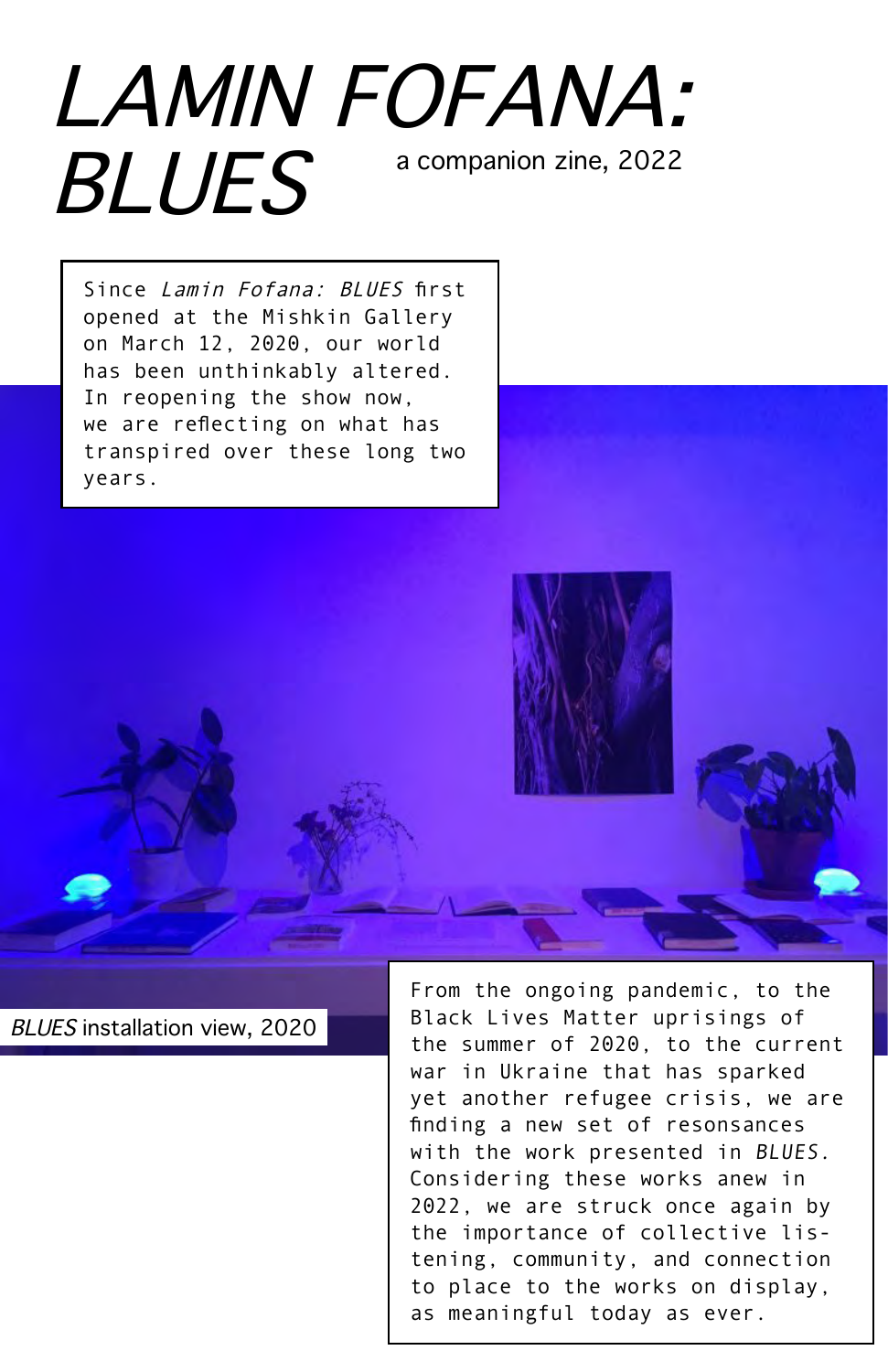## THE OTHER SIDE OF THE SCREEN Nicolas Premier in conversation with Alaina Claire Feldman

Alaina Claire Feldman: Nicolas Premier has come to New York for the opening of BLUES at the Mishkin Gallery (Baruch College, City University of New York). The exhibition, which is comprised of three sound works by Lamin Fofana, six photographs by Jim C Nedd and two videos by Premier, opened on March 12 to a modest audience right before the consequences and spread of the coronavirus in New York became evident. The exhibition has migrated to this online platform while the public programs have been postponed. Furthermore, flights have been cancelled and hotels shut down. In the face of this uncertainty, Premier and I have the rare opportunity to slow down, to learn about one another in a way that wouldn't have been possible before. We've been discussing his practice, the videos in the exhibition, and the profound ways the coronavirus will change our lives.

Nicolas, hi. Could you explain how the first collaboration around Black Metamorphosis (2019) came to be? When did you first meet Lamin Fofana and how did you go about creating the beautiful and evocative videos currently on view in BLUES? The material is both archival and that which you filmed yourself.

ACF: It seems as if the main female character of this video, getting dressed up in her Carnival uniform, is some kind of stand in for Wynter herself. It's not clear if the archival clips we see are what she's watching on her iPhone, but oceanic images of schools of fish, waves crashing ashore, cars driving through tunnels at night juxtaposed with historic and festive Carnival processions create a paradox of loneliness for her. Was this the first time you encountered the work of Sylvia Wynter? How did her work influence the video for you?



Nicolas Premier: Lamin and I met in Stuttgart where there was a show of my photography in conjunction with Membrane Festival, a literature festival where Lamin was also performing. I shared a version of Africa is the Future with him, the video project I was unfolding at the time. And when I attended his live music performance, I immediately knew we spoke a common language. Our connection and friendship escalated quickly thereafter. A few weeks later, Lamin suggested we find a way to collaborate because he was planning to release Black Metamorphosis. He sent me the full album to listen to and I felt a special feeling with the eponym track. The material was already there by way of our respective backgrounds within the afro-diasporic experience. I remember there was a certain urgency due to a deadline, so it has been the opportunity to move intuitively.

NP: Yes, it was the first time I encountered the work of Sylvia Wynter, but I did a lot of reading and research which gave me further context and methodological frames. Her essay "1492: A New World View" really resonated with me, as she argues for a less binary view of the world after colonial expansion. I also drew a lot from her personal biography. For instance, one particular episode of Wynter's life, almost anecdotal but that was creatively fruitful, was that she was part of a dance troupe led by the artist and choreographer Boscoe Holder from Trinidad and Tobago.

When I read, I have a deep unconscious and creative nourishment from the material rather than an immediate reaction like a stereotypical "spark" of creative genius. It's a slow process. My starting point for this work is also heavily influenced by Lamin's track Black Metamorphosis which is also the album title, the title of my film, and the title of Wynter's book. The evolution of metamorphosis is deeply evocative for me as a process and as an analogy for black experiences amid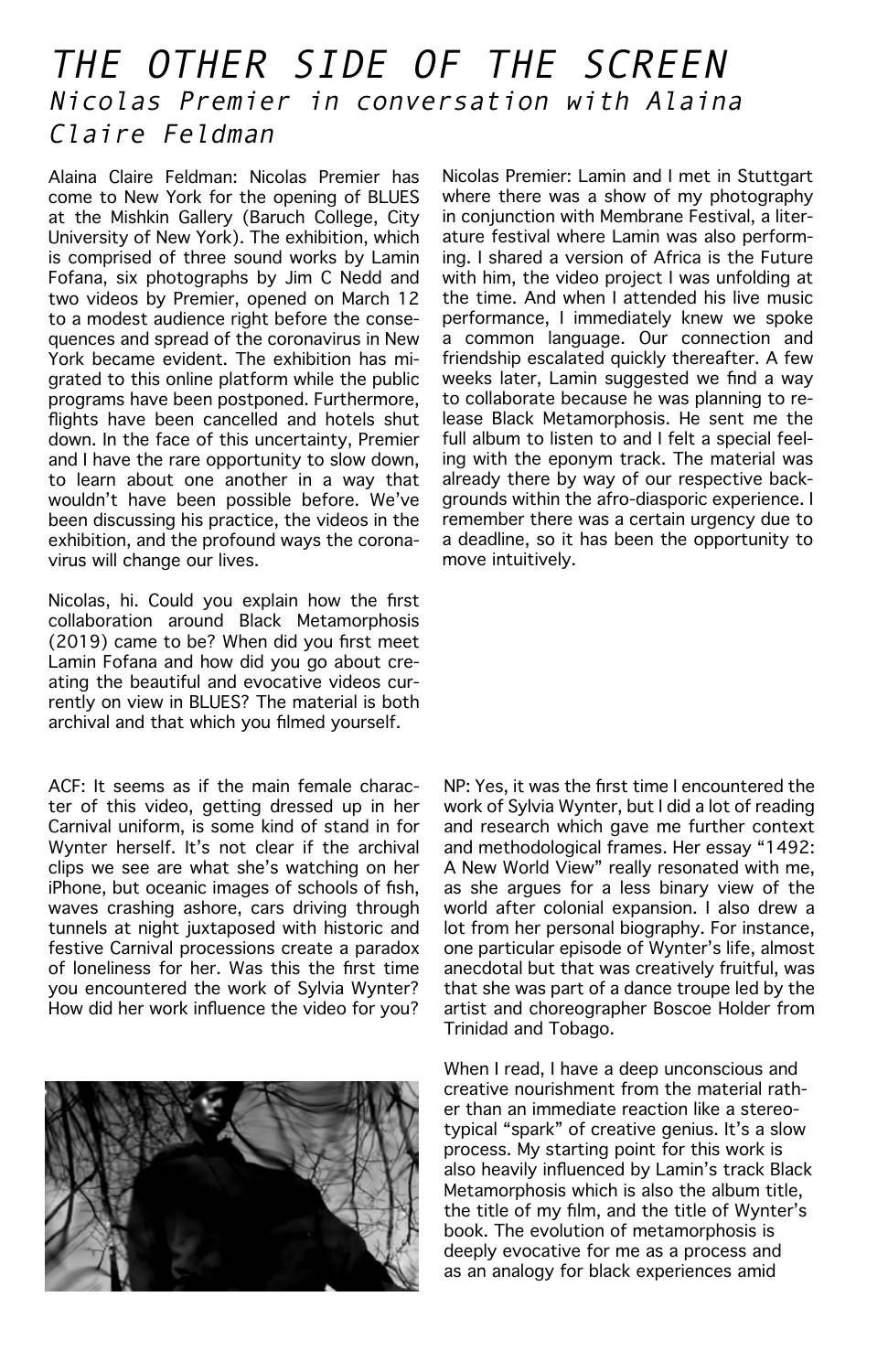



within the ability, or rather the necessity, to adapt, evolve, transform, transmute one's appearance, language, movements, culture, beliefs in order to survive. Also, the connection between these practices and Carnival as politically and playfully expressed in Brazil, the Caribbean and in communities that live in the aftermath of the transatlantic deportation and slavery was an obvious connection to me. I'm interested in merging time and space, creating passages, attending to the manifestation of bonds, and to make the aftermath of such narratives visible. Principles more than details. My work is about the other side of the screen. I attempt to interrogate the side on which you are situated. Seeing and being seen, seeing and being invisible, not see and being seen. In this video, the dancer (Sylvia Wynter's echo) collapses in time by revisiting her own past experiences while searching and preparing for something new.

ACF: In the opposite room, and this time in black and white, your contribution is a video staring a young man. And like Black Metamorphosis, the character in I ran from it but was still in it (2020) is alone. He walks, gazes and poses through the Jardin d'Agronomie Tropicale (Garden of Tropical Agriculture) in Paris, the site of a 1907 exhibition which showcased France's colonial powers and is very much still open to the public today. As an American, I didn't know about this particular history until seeing this work of yours. Could you share more of your research and how the sculpture by Jean Baptiste Belloc came to play a central role?



NP: My characters in this exhibition are always filmed alone and amidst the global history of Modernity. They navigate it through their own experiences. I discovered the Jardin d'Agronomie Tropicale a few years ago when I was scouting for another project. I was intrigued after finding out that the 1907 Colonial Exhibition took place there and that you still could still find architectural remains of the pavilions, which were made to display different French colonies. What made me return to it was the visual im-pression left by the overgrown bamboo forest. After I listened to Lamin's track I ran from it and was still in it, I returned to the Jardin and started shooting the leaves and other elements until I literally bumped into Jean Baptiste Belloc's sculpture as I was about to leave. The sculpture consists of five parts: four female figures (the African woman, the Asian woman, the Caribbean woman and the French Republic) and a rooster (the symbol of France) atop a globe. One was seemingly unintentionally beheaded which intrigued me. After researching more, I understood that that specific sculpture was intended to embody "the" ideal African woman. She had been beheaded through petty forms of recent vandalism. I felt a great sadness, compounded with anger and the desire to commemorate and to heal. From that moment I knew that sculpture was going to be central part of the work.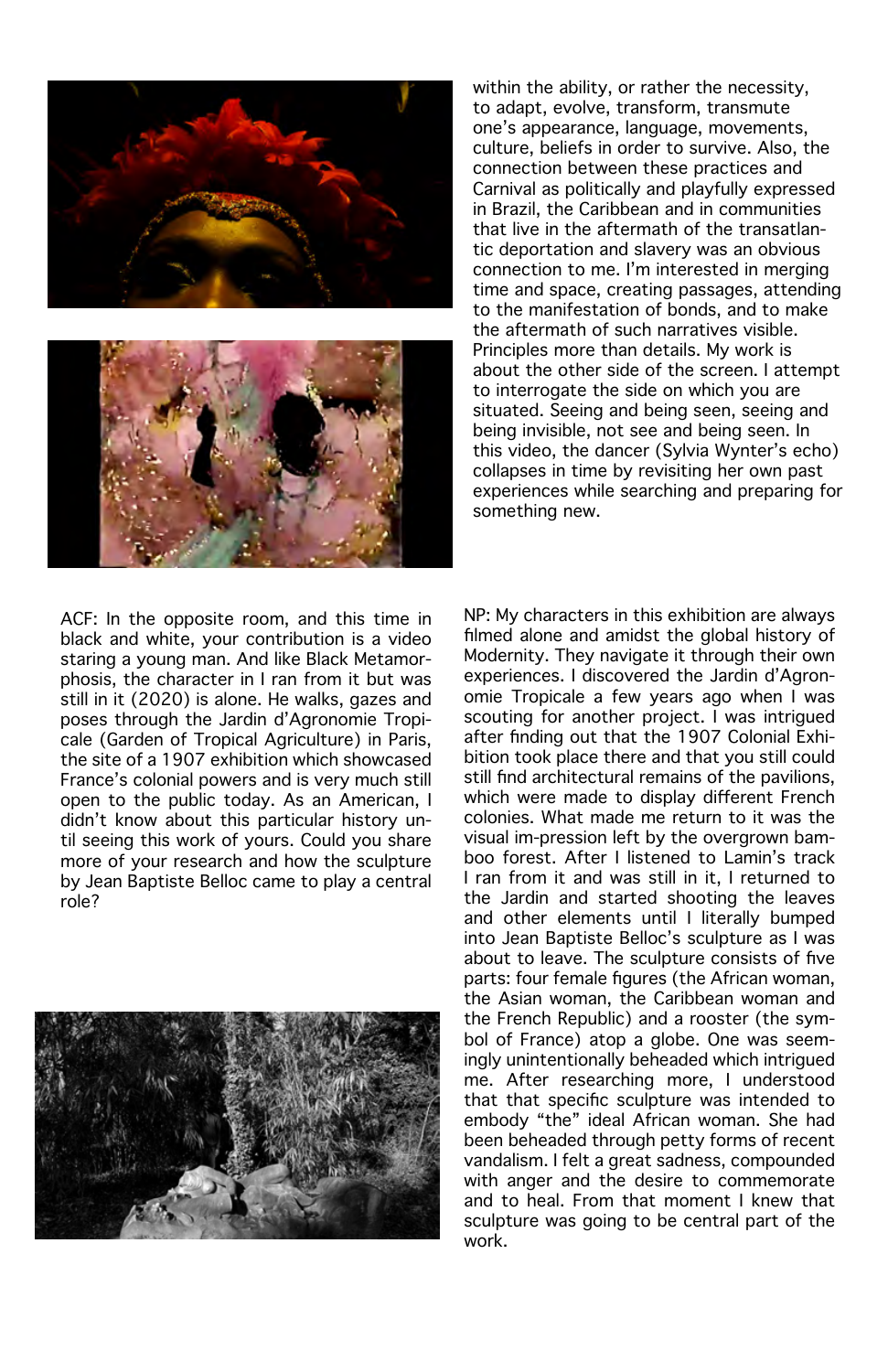## FLOOR PLAN

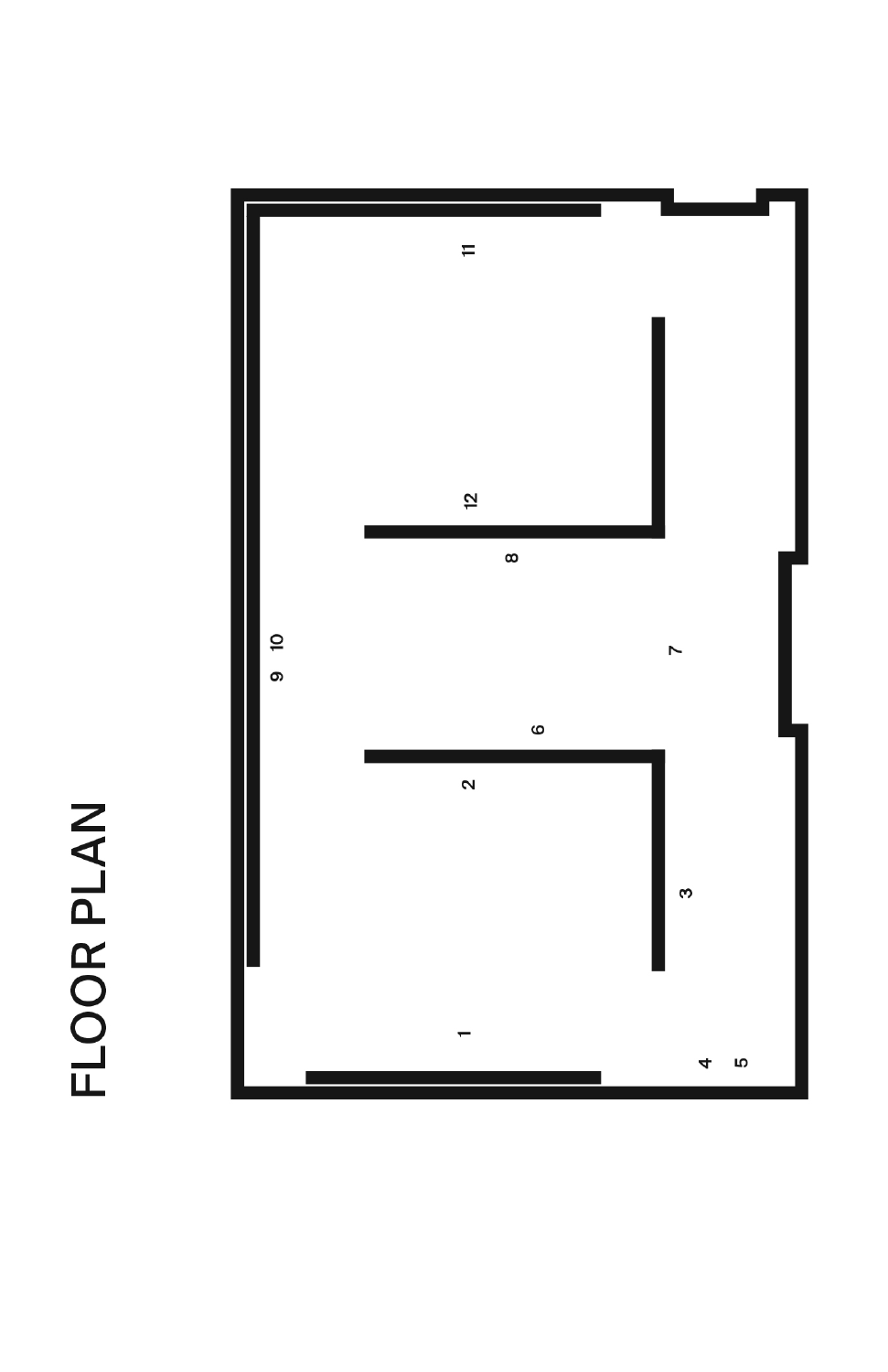**Black Metamorphosis, 2019** Audio recording, 5'53 mins Lamin Fofana

 $\div$ 

- **Black Metamorphosis, 2019** Video, 5'56 mins Nicolas Premier  $\mathbf{a}$
- **Black Metamorphosis, 2018** Digital C-print, 20 x 20" Jim C. Nedd ო
- Digital C-print, 20 x 24" Paula en la Mula, 2018 Jim C. Nedd 4
- Digital C-print, 20 x 24" Alasdir, 2018 Jim C. Nedd LÓ.
- Plants, Nag Champa and Frankincense aroma, selection of publications Lamin Fofana Ġ

And All the Birds Sing Bass, 2020 Audio recording, 15'35 mins Lamin Fofana

 $\mathbf{r}$ 

- Digital C-print, 24 x 20" Omar en la Mula, 2018 Jim C. Nedd  $\infty$
- Wendy Johana, Valledupar, 2018 Digital C-print, 20 x 24" Jim C. Nedd တ
- Raises del Caribe, 2018 Digital C-print, 20 x 24" Jim C. Nedd ö.
- I ran from it and was still in it, 2020 Audio recording, 6' mins Lamin Fofana  $\frac{1}{2}$
- I ran from it and was still in it, 2020 Video, 6'04 mins Nicolas Premier <u>ស្</u>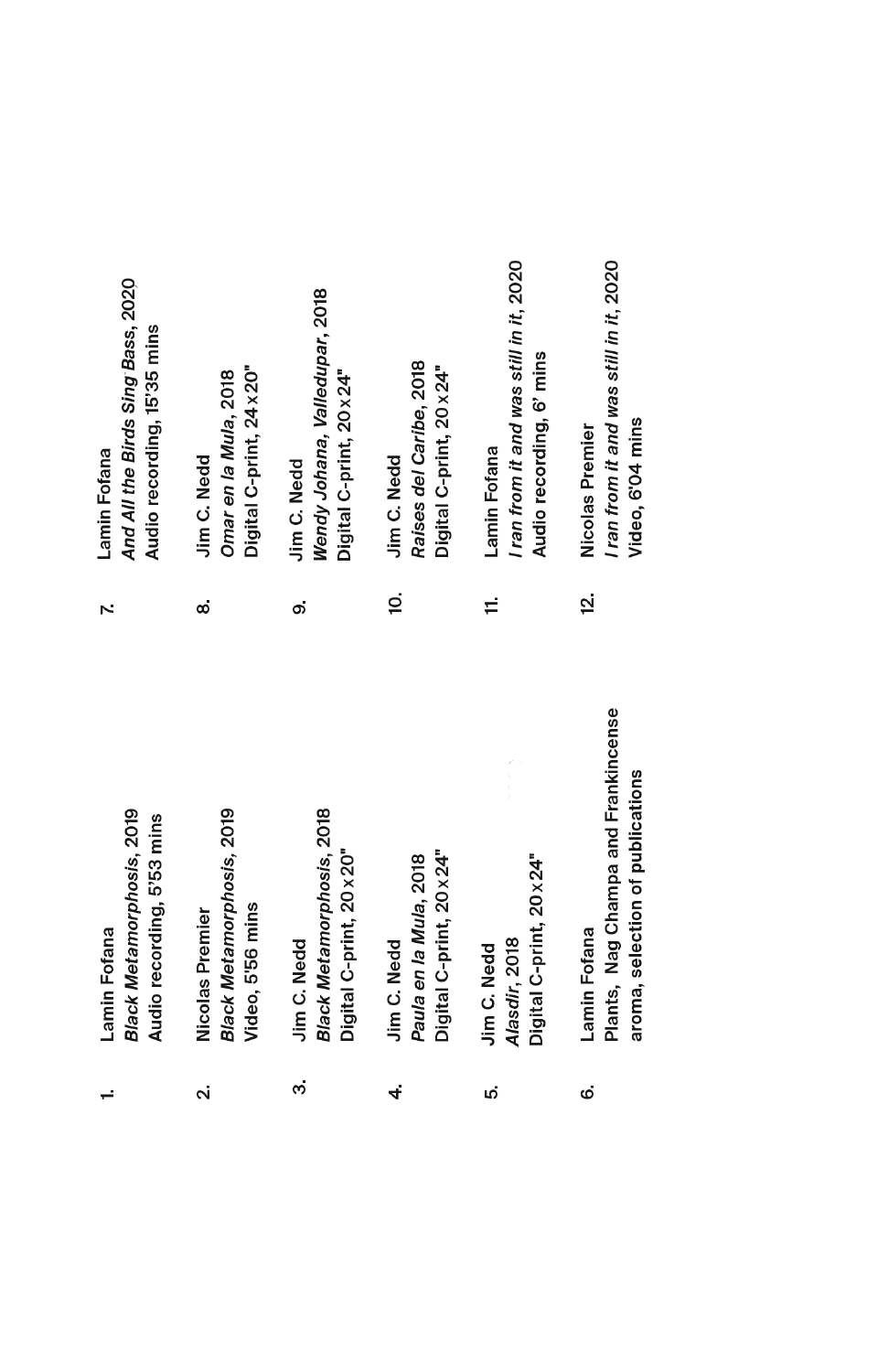ACF: While installing, we often took breaks to discuss other artworks, the US election, music, but you also generously gave the staff a private screening of one of your newest video works. For me, it's not an overstatement to say that this work is visually and ideologically powerful. Before giving away too much, the video began with your long-term project Africa is the Future which is heterogenous in form. From visual photography and appropriation, to hosting concerts and radio shows, to talks and even clothing, Africa is the Future is a campaign, a call. It's been a project of yours for so long, but perhaps you can tell us about what you hoped for the project to do and who you wanted it to reach.



NP: Africa is the Future was born in the wake of 9/11. I was in Brazzaville, the capital of the Republic of the Congo, when it happened. Meanwhile, the Congo Civil War that broke out in 1997 was still raging on south of the capital. Ironically, this local conflict that killed more than 30,000 citizens was, and is still, mostly unknown in France and even less so in the US, despite it (the conflict) stemming from the rivalry of oil companies from both countries. I clearly remember the images of the attack in New York that immediately were broadcasted worldwide and looping on tv screens. While on phone calls with many friends back in France, I vividly remember the impression of living through a global event with them, but at the same time, I was speaking to them from the other side – the other side of the screen – from the side of the unthinkable civil war, the incommunicable, the invisible. Not to compare tragedies, but to know that there are tragedies everywhere. What impressed me the most at the time was the unconditional empathy that a vast majority of Congolese were able and willing to give toward the American people, even though they were living themselves a terrible reality for which neither France nor the US showed much solidarity, quite the opposite, a guilty silence. What I was witnessing was fundamental to understanding Modernity and its shameful and criminal but structurally essential operations. Africa is the Future, or AITF as its sometimes called, was created from that context. It is to say both, Africa gave birth to Modernity at its own costs and above all Africa survived this uninterrupted surges of violence. Probably one thing that enabled African societies to survive this violence against all odds is precisely to have keep death as a part of the human experience understood as a cycle, not as the end of it. It's what enables them to continue to move beyond it. This notion of cycle and circularity is something that seems essential to me and from which we can imagine and embody other ways of inhabiting the Earth than the capitalist impasse.

Africa is not apart from the world, like an error or an exception. It is the rule, the structure, the central core, the real matrix from which everything has been possible in the past, everything is possible in the present and everything in the future will be possible. As the continent that suffered the most from capi-talist voraciousness, Africa intimately knows the nature of this destructive system. In all this violence, Africa has also been able to preserve and adapt to conceptual and spiritual inventions needed to give birth to the future. In a way, Africans and afro-diasporic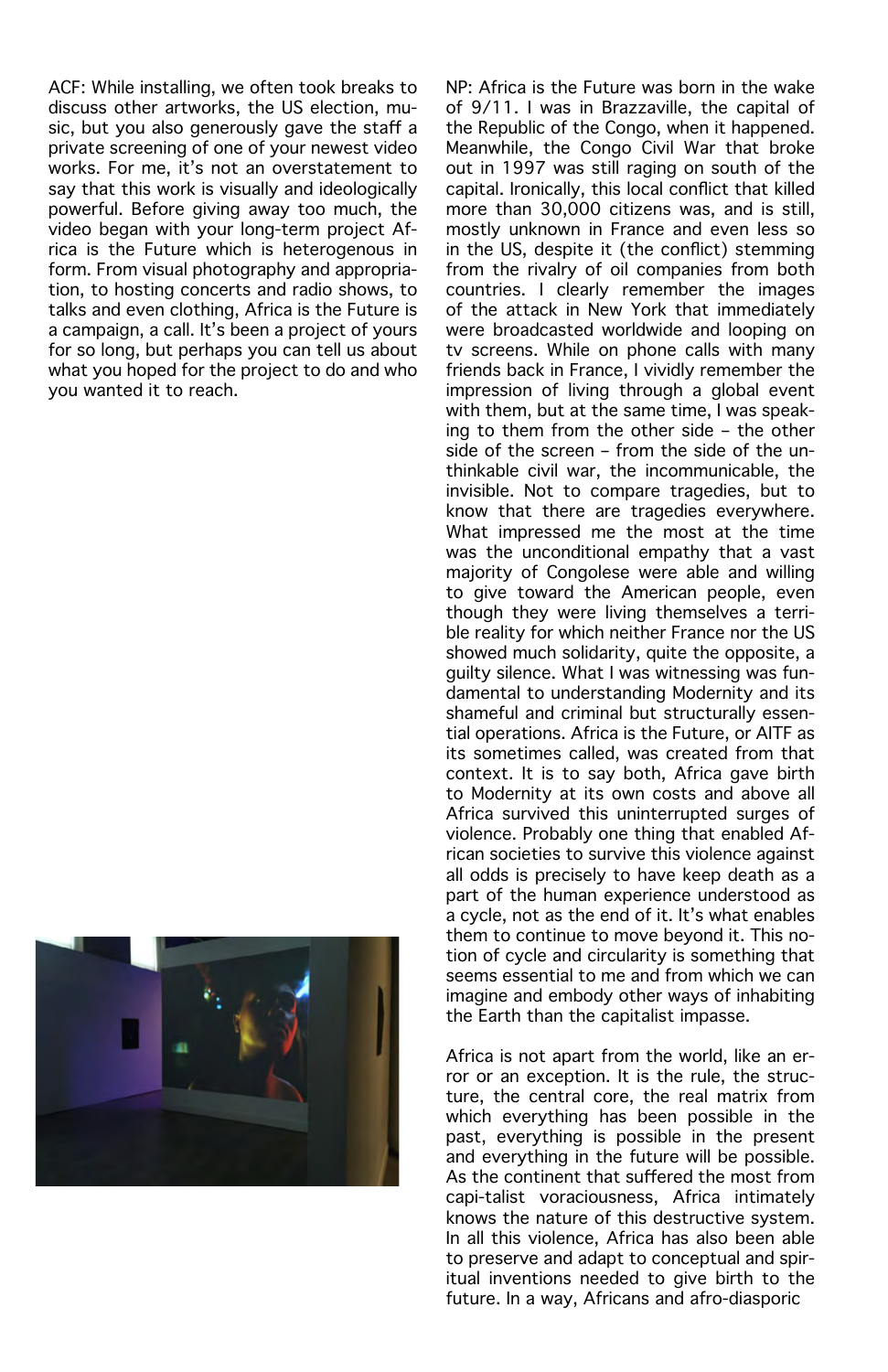ACF: I love that phrase and experience of "the other side of the screen". Media is a construction often complicit and contingent on the violence of capitalism. Filmmakers like the Senegalese Ousmane Sembene had been working to alternatively build an African anti-colonialist and marxist cinema since the Cold War. I see your work situated within such a legacy, but you've also mentioned the role of a spiritual cinema. In the newest iteration of AITF, the cycles of the precolonial Kongo cosmogram are used to structure the video in four parts. Lines are then drawn from the 1532 Misericordia to the 1884 Berlin Conference to 20th century submarine cables. I know this next part of AITF is still a work in progress, but can you share just a fragment of what we might encounter?



people are the first depositaries of this history. To answer your question, I think my work and AITF in particular are not so much ideological but rather spiritual, because somehow it is all about confronting one's individual finiteness within the biggest cycle of transformations: life and death. To do so, I don't want to avoid any aspects of the human experience, neither it be the inner self, the economic, the politic, the cultural, the scientific, the artistic or the poetic. Rather, I want to embrace its whole spectrum and to transcend it.

NP: All I can say for now is that it sums twenty years of my work and that it is, beyond my control or my will, deeply connected to the contemporary moment. I came to New York early March for the BLUES exhibition at Mishkin Gallery and with the version that I showed you and the team while we installed. In fact, I had only finished it a few days before my departure from Paris. With this work, I really get the feeling that one cycle is ending and another beginning, on so many different levels. AITF came about from being in Brazzaville during 9/11. And just now, I was in NYC during the coronavirus. I already know this experience will affect the world with the same intensity as the attacks of the World Trade Center, if not more. And it will affect my work, in all likelihood. And at the moment, I'm working on a solution for sharing AITF online during the so-called "shelter in place" period. I can't say much more, but you'll be one of the first to know!

Images:

I ran from it but was still in it, 2020, video still. Courtesy Nicolas Premier.

Black Metamorphosis, 2019, video still. Courtesy Nicolas Premier.

Black Metamorphosis, 2019, video still. Courtesy Nicolas Premier.

I ran from it but was still in it, 2020, video still. Courtesy Nicolas Premier.

BLUES installation view, 2020. Courtesy Mishkin Gallery.

Snapshot of the streets of Paris, 2020. Courtesy Nicolas Premier.